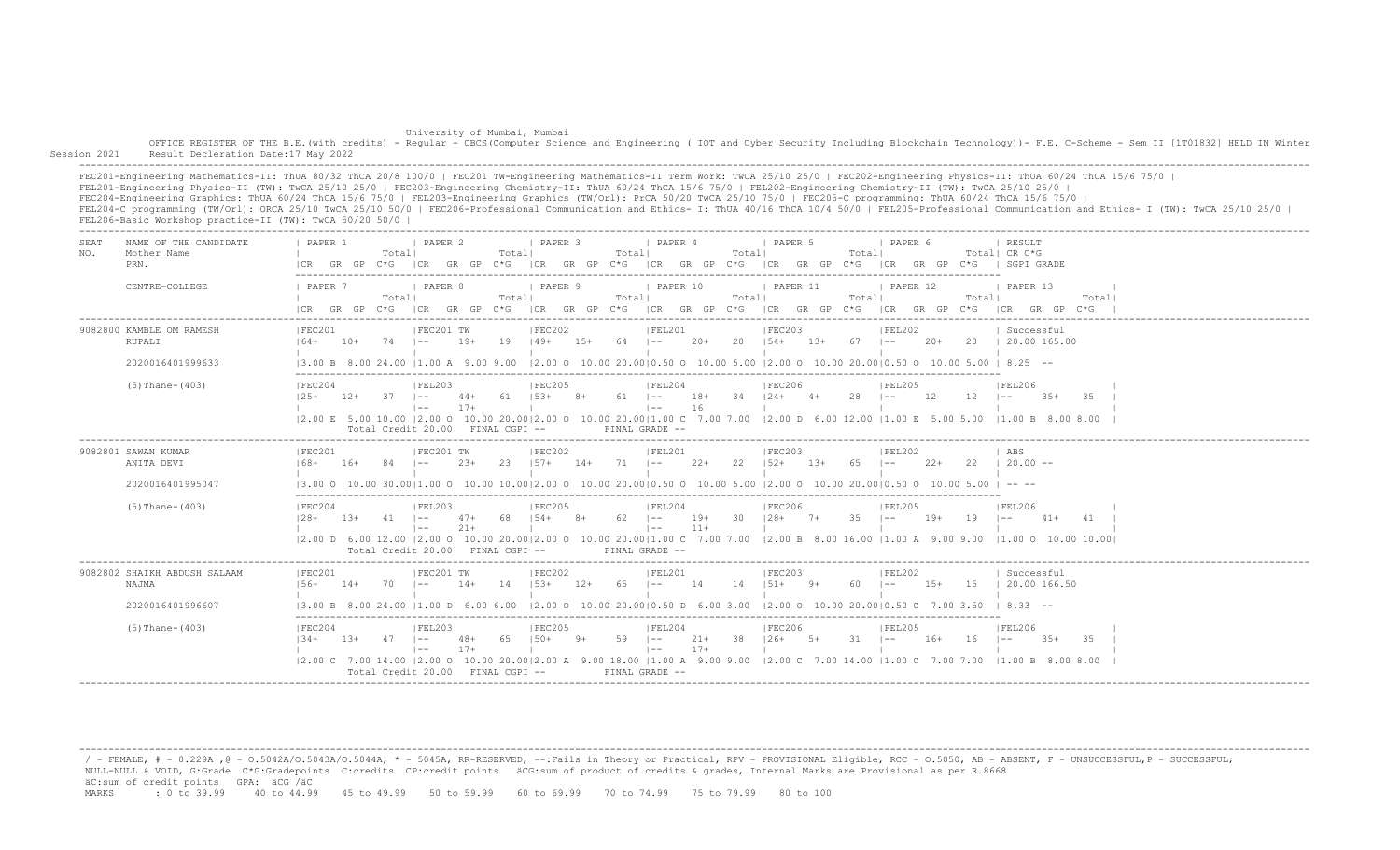| GRADE                           |                                          |      |                           |         |                           |      |                           |  |  |  |  |
|---------------------------------|------------------------------------------|------|---------------------------|---------|---------------------------|------|---------------------------|--|--|--|--|
| GRADE<br>$\cup$ . $\cup$ $\cup$ | $\mathbf{H} \cdot \mathbf{U} \mathbf{U}$ | 5.00 | $\circ \cdot \circ \circ$ | , . v v | $\circ \cdot \circ \circ$ | っ.∪∪ | $\pm$ 0 $\cdot$ 0 $\circ$ |  |  |  |  |
| -----                           |                                          |      |                           |         |                           |      |                           |  |  |  |  |

13/5/2022 Page No.1

## University of Mumbai, Mumbai

OFFICE REGISTER OF THE B.E.(with credits) - Regular - CBCS(Computer Science and Engineering ( IOT and Cyber Security Including Blockchain Technology))- F.E. C-Scheme - Sem II [1T01832] HELD IN Winter<br>Session 2021 Result De Result Decleration Date:17 May 2022

 ------------------------------------------------------------------------------------------------------------------------------------------------------------------------------------------------------------------- FEC201-Engineering Mathematics-II: ThUA 80/32 ThCA 20/8 100/0 | FEC201 TW-Engineering Mathematics-II Term Work: TwCA 25/10 25/0 | FEC202-Engineering Physics-II: ThUA 60/24 ThCA 15/6 75/0 | FEL201-Engineering Physics-II (TW): TwCA 25/10 25/0 | FEC203-Engineering Chemistry-II: ThUA 60/24 ThCA 15/6 75/0 | FEL202-Engineering Chemistry-II (TW): TwCA 25/10 25/0 | FEC204-Engineering Graphics: ThUA 60/24 ThCA 15/6 75/0 | FEL203-Engineering Graphics (TW/Orl): PrCA 50/20 TwCA 25/10 75/0 | FEC205-C programming: ThUA 60/24 ThCA 15/6 75/0 | FEL204-C programming (TW/Orl): ORCA 25/10 TwCA 25/10 50/0 | FEC206-Professional Communication and Ethics- I: ThUA 40/16 ThCA 10/4 50/0 | FEL205-Professional Communication and Ethics- I (TW): TwCA 25/10 25/0 | FEL206-Basic Workshop practice-II (TW): TwCA 50/20 50/0 | -------------------------------------------------------------------------------------------------------------------------------------------------------------------------------------------------------------------

| <b>SEA1</b><br>NO. | NAME OF THE CANDIDATE<br>Mother Name<br>PRN.                                | PAPER 1<br>ICR GR GP |       | Totall<br>C*G     | <b>I PAPER 2</b>                                                               |                 | Totall          | I PAPER 3                                       |       | Totall         | PAPER 4                                       |                 | Totall      | PAPER 5                                   |       | Totall       | I PAPER 6                       |        |                 | <b>I RESULT</b><br>Totall CR C*G<br>ICR GR GP C*G ICR GR GP C*G ICR GR GP C*G ICR GR GP C*G ICR GR GP C*G ISGPIGRADE                                                                                                              |               |  |
|--------------------|-----------------------------------------------------------------------------|----------------------|-------|-------------------|--------------------------------------------------------------------------------|-----------------|-----------------|-------------------------------------------------|-------|----------------|-----------------------------------------------|-----------------|-------------|-------------------------------------------|-------|--------------|---------------------------------|--------|-----------------|-----------------------------------------------------------------------------------------------------------------------------------------------------------------------------------------------------------------------------------|---------------|--|
|                    | CENTRE-COLLEGE                                                              | PAPER 7              | GR GP | Totall<br>$C * G$ | <i>I</i> PAPER 8<br>ICR                                                        | GR GP           | Totall<br>$C*G$ | <b>I PAPER 9</b><br>ICR GR GP C*G ICR GR GP C*G |       | Totall         | PAPER 10                                      |                 | Total       | PAPER 11<br>ICR GR GP C*G ICR GR GP       |       | Totall       | PAPER 12                        |        | Totall<br>$C*G$ | 1 PAPER 13<br>GR GP<br>ICR                                                                                                                                                                                                        | Total <br>C*G |  |
|                    | 9082803 DAWOODBA FARDIN SAMIR<br>FARHAT<br>2020016402076953                 | IFEC201<br>$176+$    | $19+$ | 9.5               | IFEC201 TW<br>$\vert - -$                                                      | $2.2+$          |                 | IFEC202<br>$22 \t152+ \t12+$                    |       |                | FEL201<br>$64$ $1--$ 22+                      |                 |             | IFEC203<br>22   145+   15+                |       | $60 - 1 - -$ | IFEL202                         | $2.0+$ |                 | Successful<br>20   20.00 175.00<br>$(3.00 \t{0} 10.00 \t{0} 30.0011.00 \t{0} 10.00 \t{1} 0.0012.00 \t{0} 10.00 \t{2} 0.0010.50 \t{0} 10.00 \t{5} 0.00 \t{1} 0.00 \t{2} 0.000 \t{2} 0.0010.50 \t{0} 10.00 \t{5} 0.00 \t{1} 8.75 -$ |               |  |
|                    | (76) Navi Mumbai-(385)                                                      | FEC204<br>128        | $10+$ | - 38              | FEL203<br>$\vert - -$<br>$\vert - - \vert$<br>Total Credit 20.00 FINAL CGPI -- | $30+$<br>$15+$  | 45 153+         | FEC205                                          |       |                | FEL204<br>$\vert - - \vert$<br>FINAL GRADE -- | $15+$           |             | FEC206<br>$14+ 67$ $1-- 14+ 29$ $129+ 7+$ |       | $36 - 1 - -$ | IFEL205                         | $1.5+$ | $15 = 1 -$      | IFEL206<br>$42+$<br> 2.00 D 6.00 12.00  2.00 C 7.00 14.00  2.00 O 10.00 20.00 1.00 D 6.00 6.00  2.00 B 8.00 16.00  1.00 C 7.00 7.00  1.00 O 10.00 10.00                                                                           | 42            |  |
|                    | 9082804 DHAKATE KAUSTUBH CHANDRAKANT   FEC201<br>LALITA<br>2020016402075122 | $160+$               | $17+$ | 77                | IFEC201 TW<br>$1 - -$                                                          | $1.5+$          |                 | IFEC202<br>$15 \t147+ \t14+$                    |       | $61$ $ --$     | IFEL201                                       | $20+$           | 20          | IFEC203<br>$146+$                         | $14+$ | 60.          | IFEL202<br>$\sim$ $\sim$ $\sim$ | $19+$  |                 | Successful<br>19   20.00 178.50<br>13.00 A 9.00 27.00 11.00 C 7.00 7.00 12.00 O 10.00 20.0010.50 O 10.00 5.00 12.00 O 10.00 20.0010.50 A 9.00 4.50 I 8.93 --                                                                      |               |  |
|                    | (76) Navi Mumbai-(385)                                                      | IFEC204<br>147       | $10+$ | $57 - 1 -$        | FEL203<br>$\vert - - \vert$<br>Total Credit 20.00 FINAL CGPI --                | $24+$<br>$17+$  | $41$ $144+$     | FEC205                                          |       | $15+ 59$ $1--$ | FEL204<br>$\vert - - \vert$<br>FINAL GRADE -- | $21+$           |             | FEC206 <br>$21+ 42$ $131+ 8+$             |       | $39 - 1 -$   | IFEL205                         | $19+$  | $19 - 1 -$      | IFEL206<br>$41+$<br>12.00 A 9.00 18.00 12.00 D 6.00 12.00 12.00 A 9.00 18.00 11.00 O 10.00 10.0012.00 A 9.00 18.00 11.00 A 9.00 9.00 11.00 O 10.00 10.00 10.00                                                                    | 41            |  |
|                    | 9082805 MUJAWAR AYAN IRFAN<br>KAUSAR<br>2020016402077233                    | IFEC201<br>$169+$    | $17+$ | 86                | IFEC201 TW<br>$1 - -$                                                          | $19+$           | 19              | IFEC202<br>$146+$ 13+                           |       | $59 - 1 -$     | IFEL201                                       | $18+$           | 18          | IFEC203<br>$1.50+$                        | $14+$ | 64 –         | IFEL202                         | $21+$  |                 | Successful<br>21   20.00 183.00<br>$(3.00 \t{0} 10.00 \t{0} 30.0011.00 \t{A} 9.00 \t{9.00} 12.00 \t{A} 9.00 \t{18.00} 10.50 \t{B} 8.00 \t{4.00} 12.00 \t{0} 10.00 \t{20.00} 10.00 \t{50} 0 10.00 \t{5.00} 1 9.15 --$              |               |  |
|                    | (76) Navi Mumbai-(385)                                                      | IFEC204<br>146       | $10+$ | $56 - 1 - -$      | FEL203<br>$\vert - -$<br>Total Credit 20.00 FINAL CGPI --                      | $39+$<br>$1.5+$ | 54 152+         | IFEC205                                         | $15+$ | 67 –           | FEL204<br>$\vert - - \vert$<br>FINAL GRADE -- | $19+$<br>$2.0+$ | $39$ $129+$ | IFEC206                                   | $7+$  | $36 - 1 - -$ | IFEL205                         | $20+$  | 20              | IFEL206<br>$\vert - -$<br>$42+$                                                                                                                                                                                                   | 42            |  |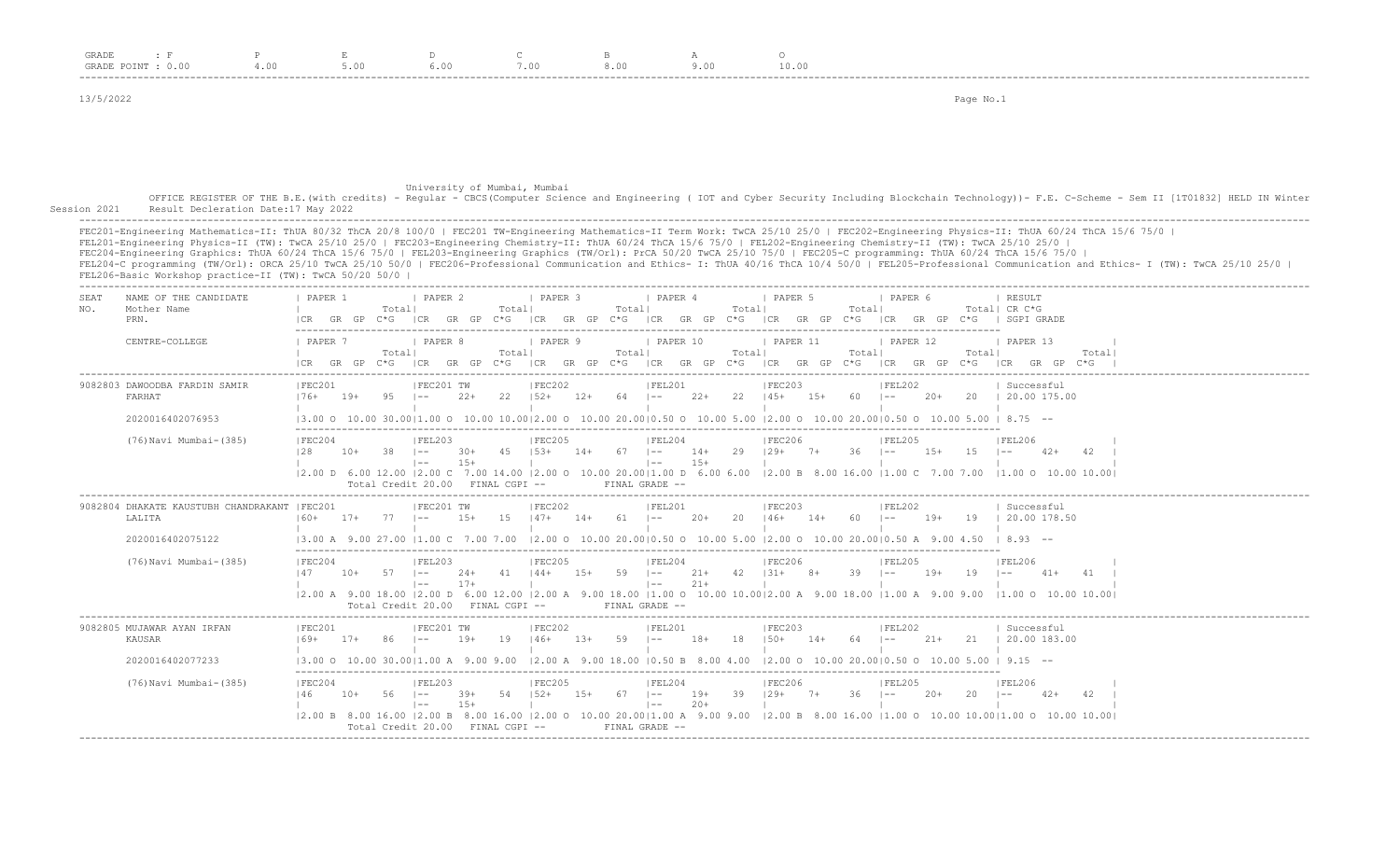| MARKS<br>GRADE | NULL-NULL & VOID, G:Grade C*G:Gradepoints C:credits CP:credit points äCG:sum of product of credits & grades, Internal Marks are Provisional as per R.8668<br>äC:sum of credit points GPA: äCG /äC<br>: 0 to 39.99<br>$\pm$ F<br>GRADE POINT : 0.00                                                                                                                                                                                                             | 40 to 44.99<br>P<br>4.00 | 45 to 49.99<br>E<br>5.00 | 50 to 59.99<br>$\mathbb{D}$<br>6.00                                         | 60 to 69.99<br>$\mathbb{C}$<br>7.00     | 70 to 74.99<br>B<br>8.00                                     | 75 to 79.99<br>$\mathbb{A}$<br>9.00 | 80 to 100<br>$\circ$<br>10.00         |                                                                                                                                                                                                                                                  | / - FEMALE, # - 0.229A , @ - 0.5042A/0.5043A/0.5044A, * - 5045A, RR-RESERVED, --:Fails in Theory or Practical, RPV - PROVISIONAL Eligible, RCC - 0.5050, AB - ABSENT, F - UNSUCCESSFUL,P - SUCCESSFUL,                                                                                                                                                                                                         |
|----------------|----------------------------------------------------------------------------------------------------------------------------------------------------------------------------------------------------------------------------------------------------------------------------------------------------------------------------------------------------------------------------------------------------------------------------------------------------------------|--------------------------|--------------------------|-----------------------------------------------------------------------------|-----------------------------------------|--------------------------------------------------------------|-------------------------------------|---------------------------------------|--------------------------------------------------------------------------------------------------------------------------------------------------------------------------------------------------------------------------------------------------|----------------------------------------------------------------------------------------------------------------------------------------------------------------------------------------------------------------------------------------------------------------------------------------------------------------------------------------------------------------------------------------------------------------|
| 13/5/2022      |                                                                                                                                                                                                                                                                                                                                                                                                                                                                |                          |                          |                                                                             |                                         |                                                              |                                     |                                       | Page No.2                                                                                                                                                                                                                                        |                                                                                                                                                                                                                                                                                                                                                                                                                |
|                |                                                                                                                                                                                                                                                                                                                                                                                                                                                                |                          |                          | University of Mumbai, Mumbai                                                |                                         |                                                              |                                     |                                       |                                                                                                                                                                                                                                                  | OFFICE REGISTER OF THE B.E. (with credits) - Regular - CBCS (Computer Science and Engineering ( IOT and Cyber Security Including Blockchain Technology)) - F.E. C-Scheme - Sem II [1T01832] HELD IN Winter                                                                                                                                                                                                     |
| Session 2021   | Result Decleration Date: 17 May 2022<br>FEL201-Engineering Physics-II (TW): TwCA 25/10 25/0   FEC203-Engineering Chemistry-II: ThUA 60/24 ThCA 15/6 75/0   FEL202-Engineering Chemistry-II (TW): TwCA 25/10 25/0  <br>FEC204-Engineering Graphics: ThUA 60/24 ThCA 15/6 75/0   FEL203-Engineering Graphics (TW/Orl): PrCA 50/20 TwCA 25/10 75/0   FEC205-C programming: ThUA 60/24 ThCA 15/6 75/0  <br>FEL206-Basic Workshop practice-II (TW): TwCA 50/20 50/0 |                          |                          |                                                                             |                                         |                                                              |                                     |                                       |                                                                                                                                                                                                                                                  | FEC201-Engineering Mathematics-II: ThUA 80/32 ThCA 20/8 100/0   FEC201 TW-Engineering Mathematics-II Term Work: TwCA 25/10 25/0   FEC202-Engineering Physics-II: ThUA 60/24 ThCA 15/6 75/0  <br>FEL204-C programming (TW/Orl): ORCA 25/10 TwCA 25/10 50/0   FEC206-Professional Communication and Ethics- I: ThUA 40/16 ThCA 10/4 50/0   FEL205-Professional Communication and Ethics- I (TW): TwCA 25/10 25/0 |
| SEAT<br>NO.    | NAME OF THE CANDIDATE<br>Mother Name<br>PRN.                                                                                                                                                                                                                                                                                                                                                                                                                   | PAPER 1                  | Totall                   | I PAPER 2                                                                   | I PAPER 3<br>Totall                     | 1 PAPER 4<br>Totall                                          | Totall                              | I PAPER 5<br>Totall                   | I PAPER 6<br>GR GP C*G ICR GR GP C*G ICR GR GP C*G ICR GR GP C*G ICR GR GP C*G ICR GR GP C*G I SGPI GRADE                                                                                                                                        | <i>I</i> RESULT<br>Total  CR C*G                                                                                                                                                                                                                                                                                                                                                                               |
|                | CENTRE-COLLEGE                                                                                                                                                                                                                                                                                                                                                                                                                                                 | I PAPER 7                | Total                    | <b>I PAPER 8</b>                                                            | I PAPER 9<br>Total                      | PAPER 10<br>Totall                                           | Totall                              | <b>I PAPER 11</b><br>Total            | 1 PAPER 12                                                                                                                                                                                                                                       | I PAPER 13<br>Totall<br>Total <br>ICR GR GP C*G ICR GR GP C*G ICR GR GP C*G ICR GR GP C*G ICR GR GP C*G ICR GR GP C*G ICR GF C*G ICR GR GP C*G                                                                                                                                                                                                                                                                 |
|                | 9082806 PASHTE AMOL VAIBHAV<br>VISHAKHA<br>2020016402076744                                                                                                                                                                                                                                                                                                                                                                                                    | FEC201<br>$167+$         | 85<br>18+                | FEC201 TW<br>18+<br>$\vert - -$                                             | FEC202<br>18<br>$148 + 14+$             | FEL201<br>$62$ $ --$                                         |                                     | FEC203<br>18+ 18   51+ 15+            | FEL202<br>66 $\left[-\right]$ 17+ 17   20.00 186.50<br>$(3.00 \t{0} 10.00 \t{3} 0.0011.00 \t{B} 8.00 \t{B} 0.00 \t{C} 12.00 \t{O} 10.00 \t{2} 0.0010.50 \t{B} 8.00 \t{4.00} 12.00 \t{O} 10.00 \t{2} 0.0010.50 \t{C} 7.00 \t{3.50} 1 \t{9.33}$ -- | Successful                                                                                                                                                                                                                                                                                                                                                                                                     |
|                | (76) Navi Mumbai-(385)                                                                                                                                                                                                                                                                                                                                                                                                                                         | IFEC204<br>140           | 49<br>$9+$<br>$ -$       | FEL203<br>$42+$<br>$22+$<br>$\vert$ $-$<br>Total Credit 20.00 FINAL CGPI -- | <b>IFEC205</b><br>64<br>$153+$<br>$15+$ | IFEL204<br>$68$ $ --$<br>$\vert - - \vert$<br>FINAL GRADE -- | $19+$<br>$20+$                      | <b>IFEC206</b><br>$39$ $130+$<br>$8+$ | IFEL205<br>$38 - 1 - -$<br>$20+$                                                                                                                                                                                                                 | IFEL206<br>$20 - 1 = -$<br>$42+$<br> 2.00 C 7.00 14.00  2.00 O 10.00 20.00 2.00 O 10.00 20.00 1.00 A 9.00 9.00  2.00 A 9.00 18.00  1.00 O 10.00 10.00 1.00 O 10.00 10.00                                                                                                                                                                                                                                       |

-------------------------------------------------------------------------------------------------------------------------------------------------------------------------------------------------------------------